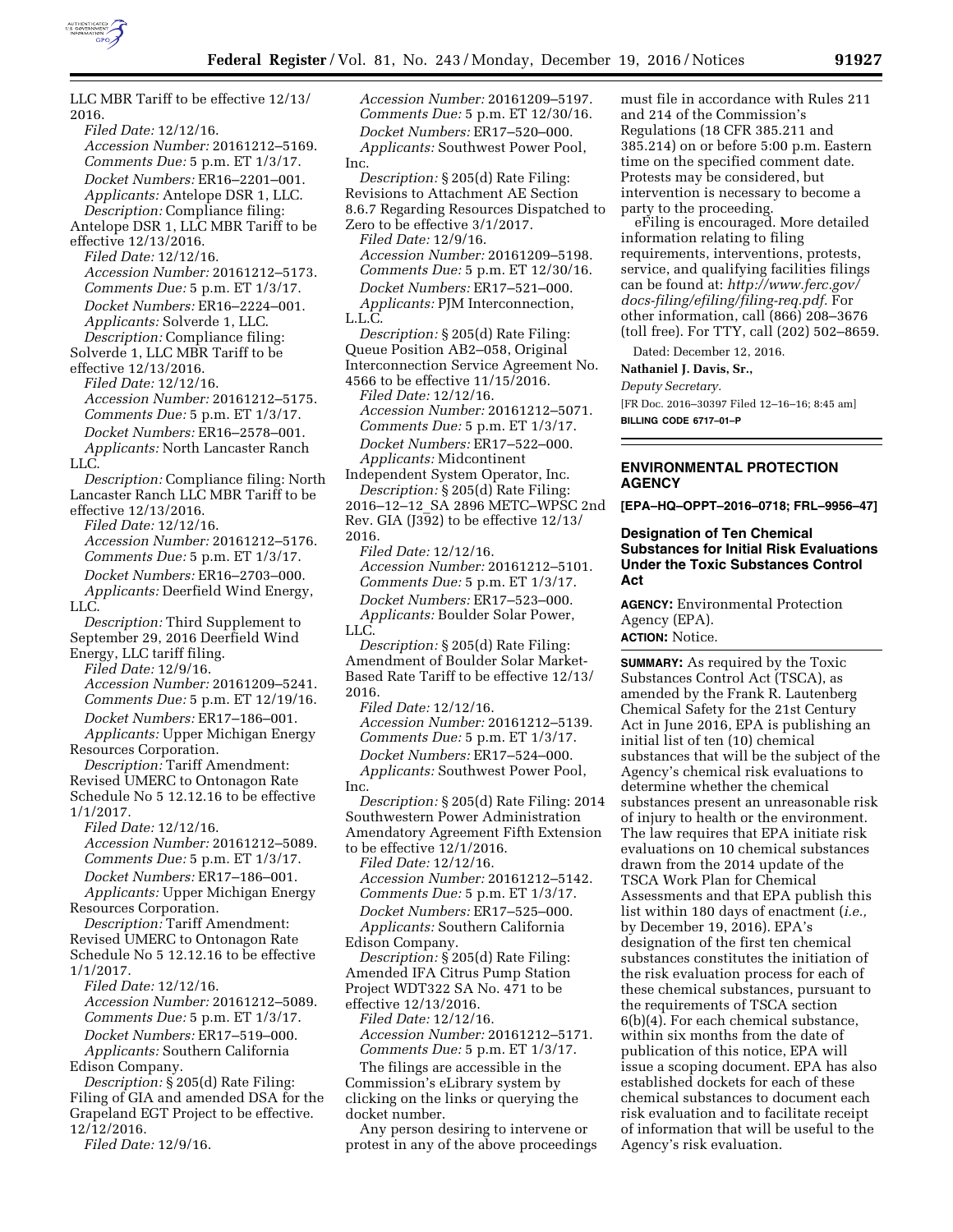**FOR FURTHER INFORMATION CONTACT:** *For technical information contact:* Sheila Canavan, Chemical Control Division (Mail Code 7405M), Office of Pollution Prevention and Toxics, Environmental Protection Agency, 1200 Pennsylvania Ave. NW., Washington, DC 20460–0001; telephone number: (202) 566–1978; email address: *[canavan.sheila@epa.gov.](mailto:canavan.sheila@epa.gov)* 

*For general information contact:* The TSCA-Hotline, ABVI-Goodwill, 422 South Clinton Ave., Rochester, NY 14620; telephone number: (202) 554– 1404; email address: *[TSCA-Hotline@](mailto:TSCA-Hotline@epa.gov) [epa.gov.](mailto:TSCA-Hotline@epa.gov)* 

#### **SUPPLEMENTARY INFORMATION:**

#### **I. General Information**

*A. Does this action apply to me?* 

You may be potentially affected by this action if you manufacture (defined under TSCA to include import), process, distribute in commerce, use or dispose of any of the ten chemical substances identified in this document for risk evaluation. This action may be of particular interest to entities that are regulated under TSCA (*e.g.,* entities identified under North American Industrial Classification System (NAICS) codes 325 and 324110, among others). Since other entities may also be interested, the Agency has not attempted to describe all the specific entities and corresponding NAICS codes for entities that may be interested in or affected by this action.

### *B. How can I get copies of this document and other related information?*

The docket for this action, identified by docket identification (ID) number EPA–HQ–OPPT–2016–0718, is available at *<http://www.regulations.gov>* or at the Office of Pollution Prevention and Toxics Docket (OPPT Docket), Environmental Protection Agency Docket Center (EPA/DC), West William Jefferson Clinton Bldg., Rm. 3334, 1301 Constitution Ave. NW., Washington, DC. The Public Reading Room is open from 8:30 a.m. to 4:30 p.m., Monday through Friday, excluding legal holidays. The telephone number for the Public Reading Room is (202) 566–1744, and the telephone number for the OPPT Docket is (202) 566–0280. Please review the visitor instructions and additional information about the docket available at *[http://www.epa.gov/dockets.](http://www.epa.gov/dockets)* 

### **II. What action is the Agency taking?**

EPA is announcing the first 10 chemical substances that it will evaluate for potential risks to human health and the environment under TSCA section  $6(b)(2)(A)$ , as amended by the Frank R. Lautenberg Chemical Safety for the 21st

Century Act (*[https://www.epa.gov/](https://www.epa.gov/assessing-and-managing-chemicals-under-tsca/evaluating-risk-existing-chemicals-under-tsca#chemical names)  [assessing-and-managing-chemicals](https://www.epa.gov/assessing-and-managing-chemicals-under-tsca/evaluating-risk-existing-chemicals-under-tsca#chemical names)[under-tsca/evaluating-risk-existing](https://www.epa.gov/assessing-and-managing-chemicals-under-tsca/evaluating-risk-existing-chemicals-under-tsca#chemical names)[chemicals-under-tsca#chemical names](https://www.epa.gov/assessing-and-managing-chemicals-under-tsca/evaluating-risk-existing-chemicals-under-tsca#chemical names)*). As amended, the law requires that risk evaluation be initiated on 10 chemical substances drawn from the 2014 update of the TSCA Work Plan for Chemical Assessments (Ref. 1) and that EPA publish this list within 180 days of enactment (*i.e.,* by December 19, 2016). The 10 chemical substances for which EPA is initiating risk evaluations are as follows:

- 1,4-Dioxane;
- 1-Bromopropane;
- Asbestos;
- Carbon Tetrachloride; • Cyclic Aliphatic Bromide Cluster
- (HBCD);
	- Methylene Chloride;
- N-Methylpyrrolidone (NMP);<br>• Pigment Violet 29 (Anthral2.

• Pigment Violet 29 (Anthra[2,1,9 def:6,5,10-d'e'f']diisoquinoline-

1,3,8,10(2H,9H)-tetrone);

• Trichloroethylene (TCE);

• Tetrachloroethylene (also known as perchloroethylene).

#### **III. What is the authority for this action?**

On June 22, 2016, the President signed into law the ''Frank R. Lautenberg Chemical Safety for the 21st Century Act,'' which amended TSCA (15 U.S.C. 2601 *et seq.*). The amendments give EPA improved authority to take actions to protect people and the environment from the effects of dangerous chemical substances. Additional information on the new law is available on EPA's Web site at: *[https://www.epa.gov/assessing](https://www.epa.gov/assessing-and-managing-chemicals-under-tsca/frank-r-lautenberg-chemical-safety-21st-century-act)[and-managing-chemicals-under-tsca/](https://www.epa.gov/assessing-and-managing-chemicals-under-tsca/frank-r-lautenberg-chemical-safety-21st-century-act)  [frank-r-lautenberg-chemical-safety-21st](https://www.epa.gov/assessing-and-managing-chemicals-under-tsca/frank-r-lautenberg-chemical-safety-21st-century-act)[century-act](https://www.epa.gov/assessing-and-managing-chemicals-under-tsca/frank-r-lautenberg-chemical-safety-21st-century-act)*. One of the key features of the new law is the requirement that EPA now systematically prioritize and assess existing chemical substances and manage identified risks. Through a combination of new authorities, a riskbased safety standard, mandatory deadlines for action, and minimum throughput requirements, TSCA effectively creates a pipeline by which EPA will conduct review and management of existing chemical substances. This new pipeline—from prioritization to risk evaluation to risk management (when warranted)—is intended to drive steady forward progress on evaluating and addressing risks from existing chemical substances. Risk evaluation is a key step in this process.

TSCA section 6(b) specifies the requirements for risk evaluations. Section 6(b)(2)(A) requires EPA to ''ensure that risk evaluations are being conducted on 10 chemical substances drawn from the 2014 update of the TSCA Work Plan for Chemical Assessments and shall publish the list of such chemical substances'' not later than 180 days after enactment of the law.

### **IV. Initiation for Risk Evaluation**

## *A. Statutory Requirements for Risk Evaluations*

EPA's designation in this document of the first 10 chemical substances for risk evaluation constitutes the initiation of the risk evaluation process for each of these chemical substances, pursuant to the requirements of section 6(b)(4) of TSCA. These chemical substances are now in the process of risk evaluation to determine whether they ''present an unreasonable risk of injury to health or the environment, without consideration of costs or other non-risk factors, including an unreasonable risk to a potentially exposed or susceptible subpopulation identified as relevant to the risk evaluation by the Administrator, under the conditions of use.''

Within six months from the date of publication of this notice (*i.e.*, June 19, 2017), EPA will issue a scoping document that will include information about the chemical substance, such as the hazards, exposures, conditions of use, and the potentially exposed or susceptible subpopulations the Agency expects to consider in the risk evaluation. TSCA generally requires that these chemical risk evaluations be completed within three years of initiation, allowing for a single 6-month extension.

For each risk evaluation that EPA completes (other than industryrequested risk evaluations under TSCA section 6(b)(4)(C)(ii)), TSCA requires that EPA begin another risk evaluation. Additional chemical substances will be designated as high priority for risk evaluation, and have their risks evaluated under section 6(b)(4). By the end of 2019, EPA must have at least 20 chemical risk evaluations ongoing at any given time.

# *B. How did EPA select the first 10 chemicals?*

TSCA requires that EPA choose the first 10 chemical substances from the list of 90 chemical substances on the 2014 update of the TSCA Work Plan for Chemical Assessments. TSCA Work Plan chemicals were selected based on their hazard and potential exposure, as well as other considerations such as persistence and bioaccumulation. In selecting the first 10 chemical